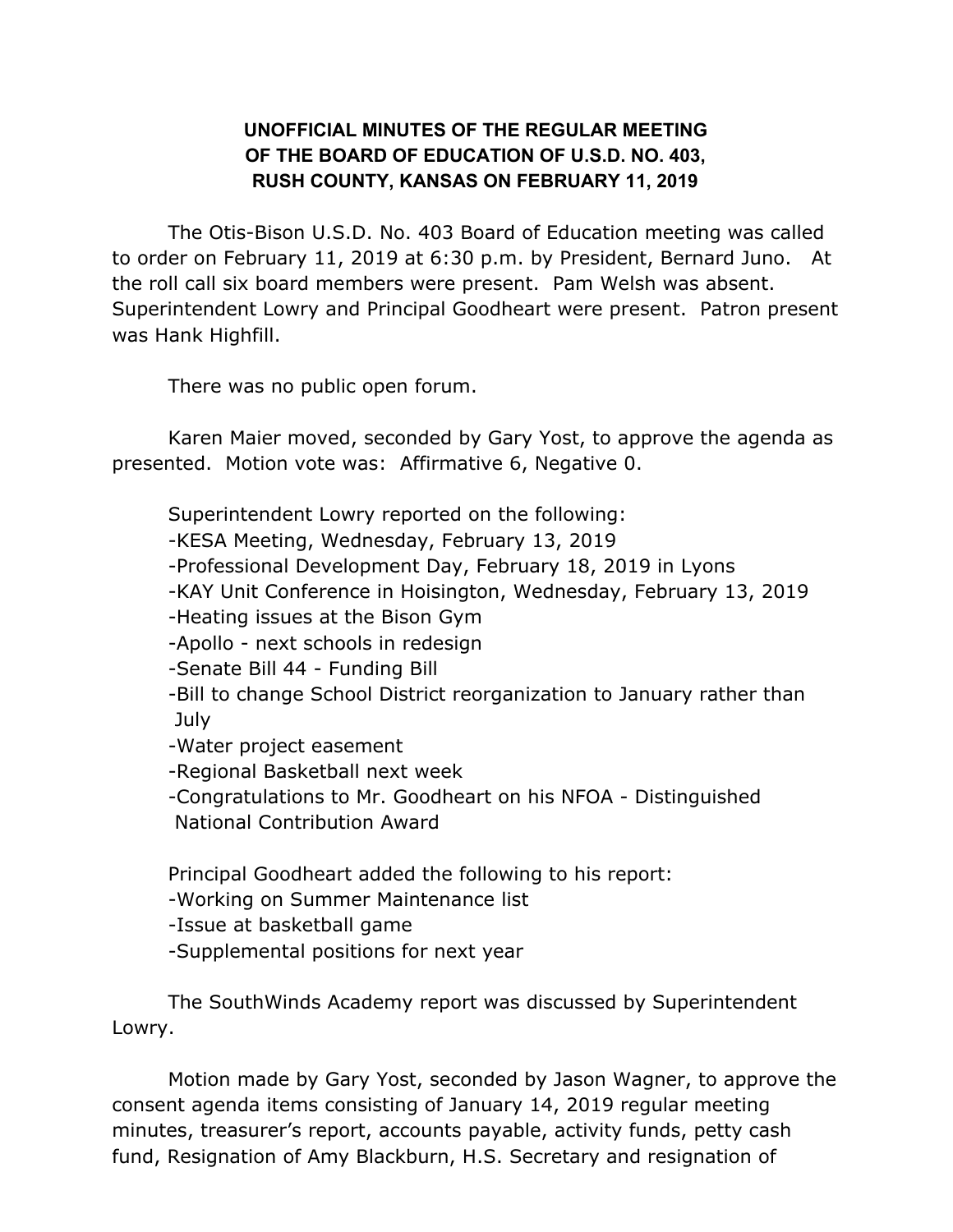Valerie Besperat, Elementary Teacher. Motion vote was: Affirmative 6, Negative 0.

Motion made by Karen Maier, seconded by Robert Mitchell, to approve board policies ADA, BCAC, CN, EBBE, GAAC, GAACA, GAAF, GACA, GAOC, JCAC, JCDAA, JGEC, JGECA, JGFG, KCB AND MK (Deleted Policy). Motion vote was: Affirmative 6, Negative 0.

The board discussed the proposed 2019-2020 school calendar. No action was taken. The calendar will be shared with the teachers for their approval.

Discussion was held on transportation for Driver's Education. No changes are being made, therefore no action was taken.

Everett Royer moved, seconded by Gary Yost, to accept the high bid of \$2,251.00 from Gregory Felke for the purchase of the 2008 Dodge Caravan. Motion vote was: Affirmative 6, Negative 0.

Hank Highfill discussed connecting the gym and shop with the high school by installing fiber between the buildings. He discussed the two bids that were received for the project.

Motion made by Gary Yost, seconded by Everett Royer, to approve the proposal from Golden Belt Telephone for the installation of fiber to connect the Shop and Gym area to the High School at a cost of \$6,917.78 using E-rate Funds and Capital Outlay Funds. Motion vote was: Affirmative 6, Negative 0.

Superintendent Lowry informed the negotiation team of a meeting in Hays on February 26, 2019 for them to attend. No action was taken on Negotiations.

Motion made by Karen Maier, seconded by Robert Mitchell, to go into executive session for twenty (20) minutes to discuss the Principal's position, Superintendent's contract and Classified position, pursuant to the non-elected personnel exception under the Kansas Open Meetings Act, and that we return to open meeting in the boardroom at 7:26 p.m. Motion vote was: Affirmative 6, Negative 0.

The meeting was resumed at 7:26 p.m.